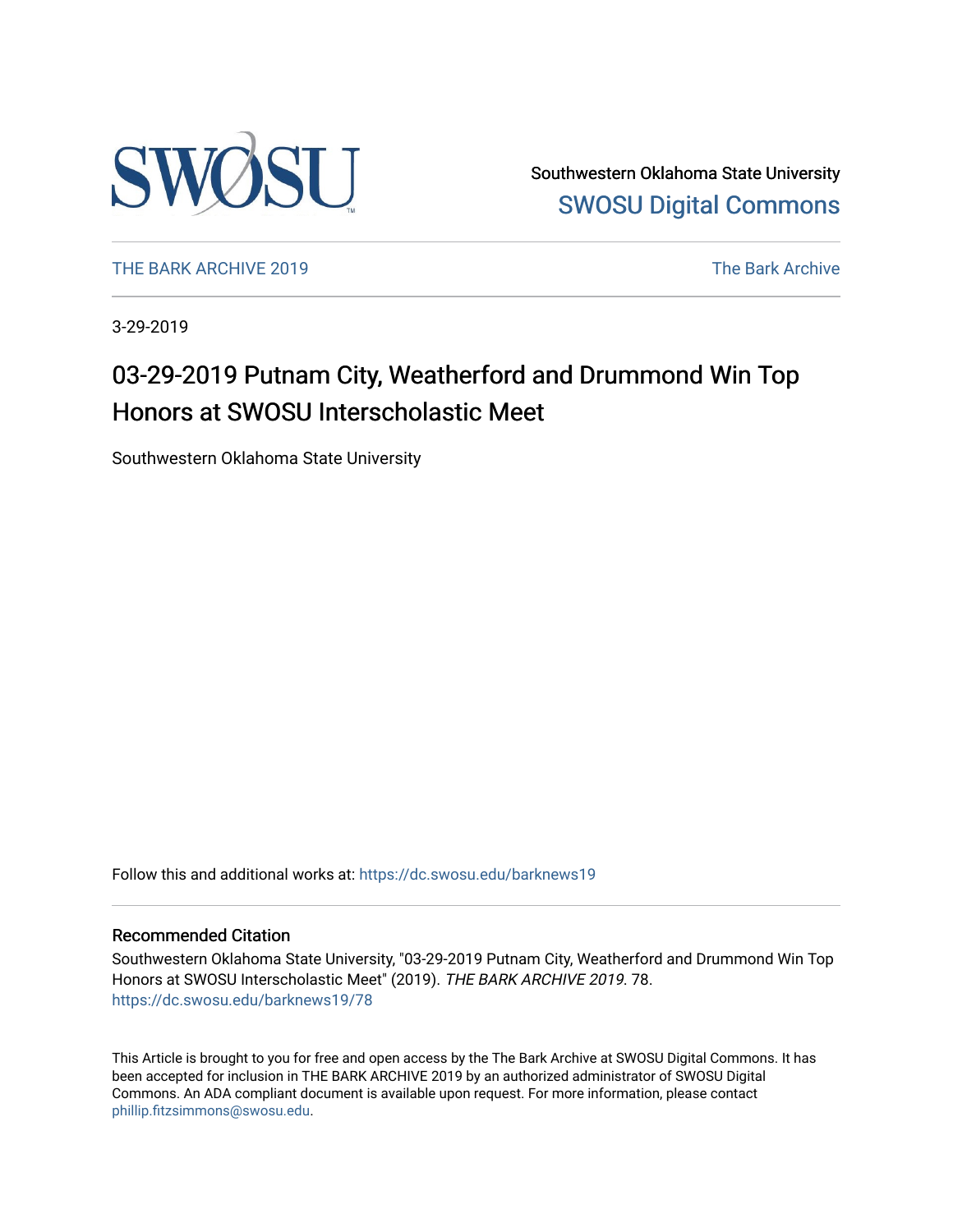



# **Putnam City, Weatherford and Drummond Win Top Honors at SWOSU Interscholastic Meet**

Putnam City, Weatherford and Drummond high schools won sweepstakes titles at the 106<sup>th</sup> annual Southwestern Oklahoma State University Interscholastic Meet (SWIM) held March 28 on the Weatherford campus.

Putnam City won the Class I title, Weatherford took top honors in Class II for the ninth straight year and Drummond won Class III for the fifth straight year.

SWIM Director Taler Alexander said 60 schools from around Oklahoma competed in the academic contest, which has been a traditional event on the SWOSU campus since 1913. Alexander said around 2,015 tests were given during the day.

Other top finishers in the sweepstakes competition were: Class I—Southmoore High School, second place; and Guymon High School, third. Class II— Chisholm High School, second; and (tie) Bridge Creek High School and Elk City High School, third. Class III—Burns Flat-Dill City High School, second; and Navajo High School, third.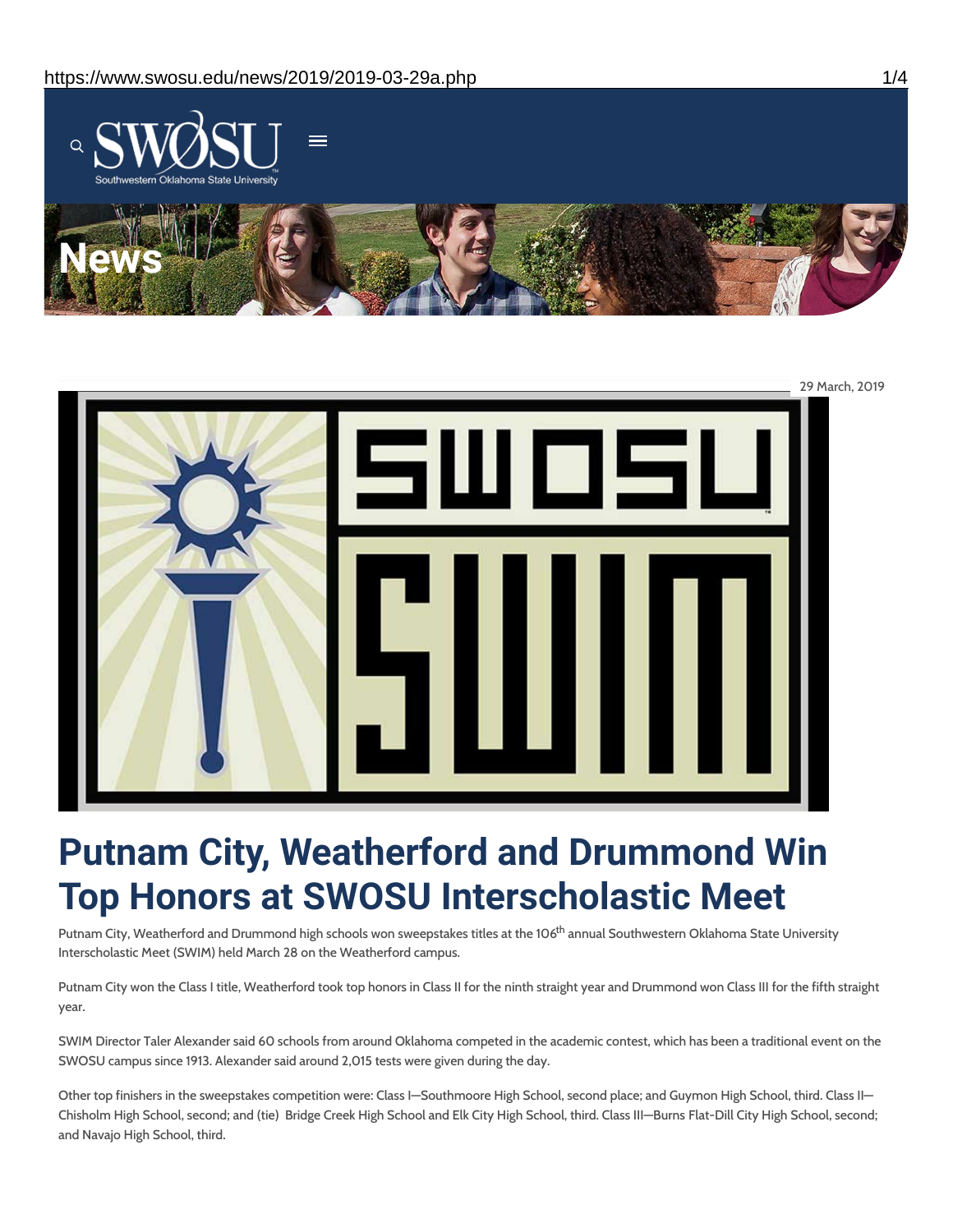#### https://www.swosu.edu/news/2019/2019-03-29a.php 2/4

The number of students enrolled in grades nine through 12 determines school class. Schools with 600 or more students are in Class I, 151 to 599 in Class II, and 150 and less in Class III.

School and individual winners were also announced in the nine different categories of competition, which were: fine arts, biological sciences, business, computer science, language and literature, mathematics, physical sciences, social sciences and technology.

#### **School Winners are:**

Fine Arts—Class I-El Reno; Class II- Washington; and Class III- Thomas-Fay-Custer. Biological Sciences—Class I-(tie) Southmoore and Yukon; Class II-Chisholm; and Class III-Alex. Business—Class I-Putnam City; Class II-Chisholm; and Class III-Drummond. Computer Science—Class I-Putnam City; Class II-(tie) Weatherford and Bridge Creek; and Class III-Drummond. Language and Literature—Class I-Guymon; Class II-Weatherford; and Class III-Drummond. Mathematics—Class I-Altus; Class II-(tie) Weatherford and Dove Science Academy; and Class III-Burns Flat-Dill City. Physical Sciences—Class I-Southmoore; Class II-Chisholm; and Class III-(tie) Arapaho-Butler, Corn Bible Academy and Hydro-Eakly. Social Sciences—Class I-Putnam City; Class II-Weatherford; and Class III-Drummond. Technology—Class I-Putnam City; Class II-Weatherford; and Class III-Cimarron. **Individual test results** can be found at: www.swosu.edu/admissions/swim/results.aspx

| Academics                | D                |
|--------------------------|------------------|
| Administration           | D                |
| Alumni and Foundation    | D                |
| Community                | D                |
| Events                   | D                |
| <b>Faculty and Staff</b> | $\triangleright$ |
| Miscellaneous            | D                |
| Sayre                    | D                |
| <b>Students</b>          | D                |
|                          |                  |

## **Archive Links**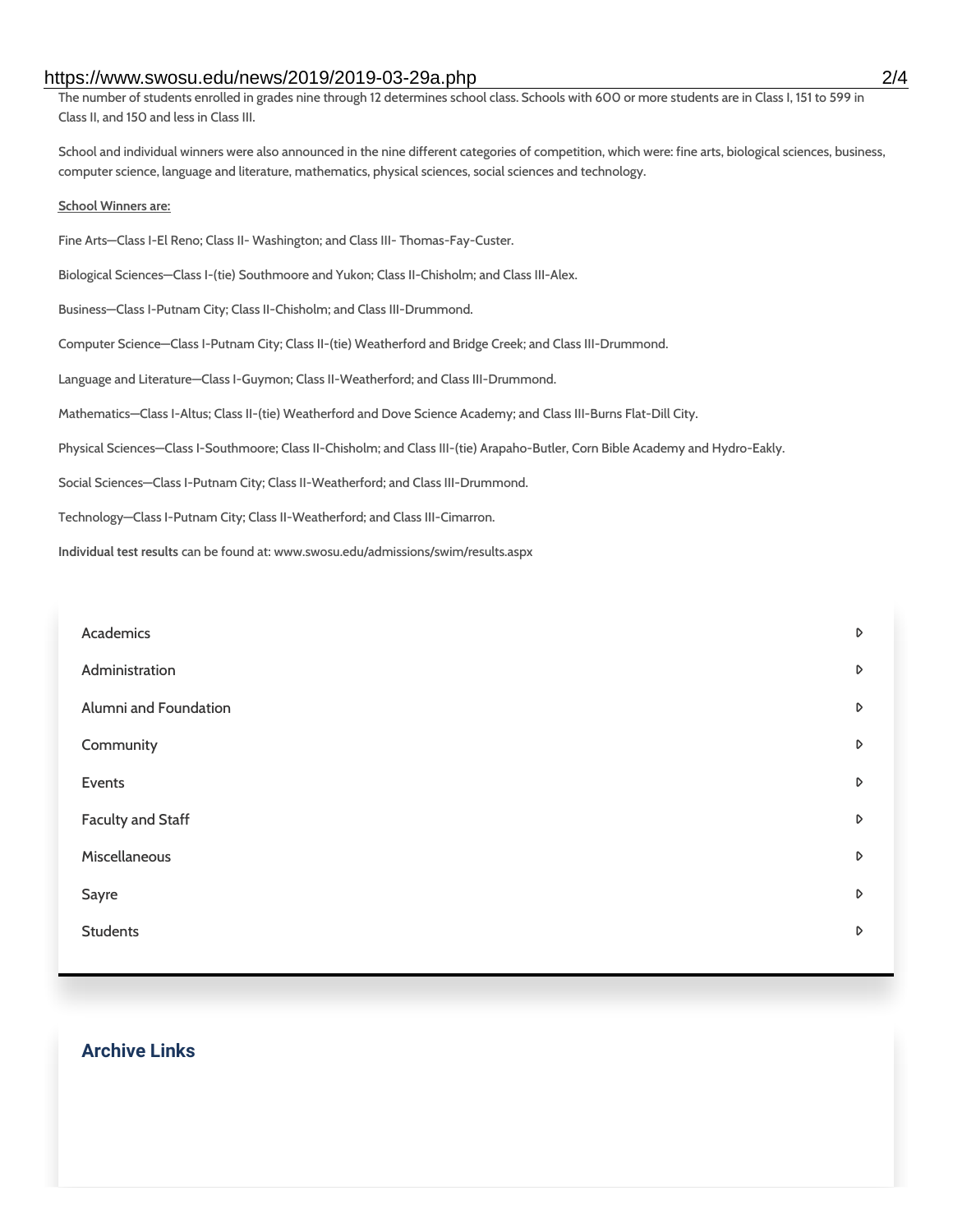| 2018    | D |
|---------|---|
| 2019    | D |
| 2020    | D |
| Archive | D |
|         |   |

# SWOSU

### Weatherford Campus

100 Campus Drive Weatherford, OK 73096

## Sayre Campus

409 E Mississippi Ave Sayre, OK 73662

fyom

Connect to Us

Contact [Information](https://www.swosu.edu/about/contact.php)

[University/Facility](https://www.swosu.edu/about/operating-hours.php) Hours

[Campus](https://map.concept3d.com/?id=768#!ct/10964,10214,10213,10212,10205,10204,10203,10202,10136,10129,10128,0,31226,10130,10201,10641,0) Map

Give to [SWOSU](https://standingfirmly.com/donate)

Shop [SWOSU](https://shopswosu.merchorders.com/)